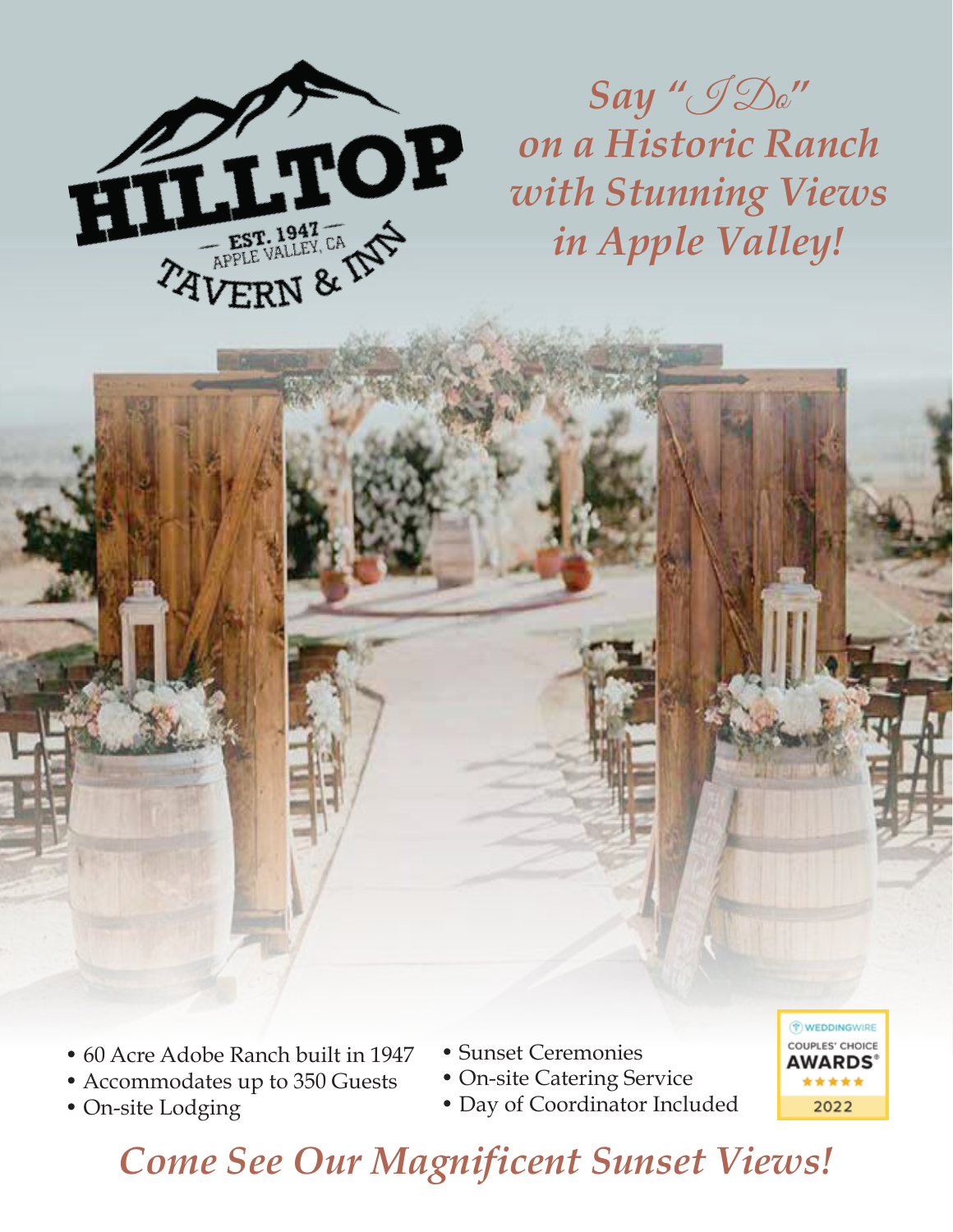

The Hilltop D.J. Y.

*This package is specifically designed for guests to rent our Hilltop Wedding and Events Venue to create stunning events and make it your own.*

## Guest Count and Rental Fees

| $51-99$ guests | Rental Fee \$4,000.00   \$1,000.00 Beverage minimum   Hilltop Menu Required                   |  |
|----------------|-----------------------------------------------------------------------------------------------|--|
|                | 100 -125 guests   Rental Fee \$4,500.00   \$1,250.00 Beverage minimum   Hilltop Menu Required |  |
|                | 126-150 guests   Rental Fee \$5,000.00   \$1,500.00 Beverage minimum   Hilltop Menu Required  |  |
|                | 151-175 guests   Rental Fee \$5,500.00   \$1,750.00 Beverage minimum   Hilltop Menu Required  |  |
|                | 176-225 guests   Rental Fee \$6,000.00   \$2,250.00 Beverage minimum   Hilltop Menu Required  |  |

Additional guest \$20 PP++ includes venue fee and beverage minimum

## Your Rental Includes:

- Ceremony arbor and reception pavilion use for 5 hours
- 60" round tables and padded resin chairs
- Wine barrels
- Bride and Grooms Dressing rooms
- Bar staff and bar set up
- Full service staff
- Complimentary food tasting for two
- Fire pit
- Market lighting
- Onsite Venue Manager
- Ample parking / On-site security is provided.
- Accommodations up to 350 guests
- 225 guests or more receive a complimentary hour
- Complimentary one nights stay

**Enjoy a private ceremony and reception pavilion. The Indoor facility will be exclusive to your private event when a food and beverage minimum of \$5000.00 is met. Please inquire for details.**

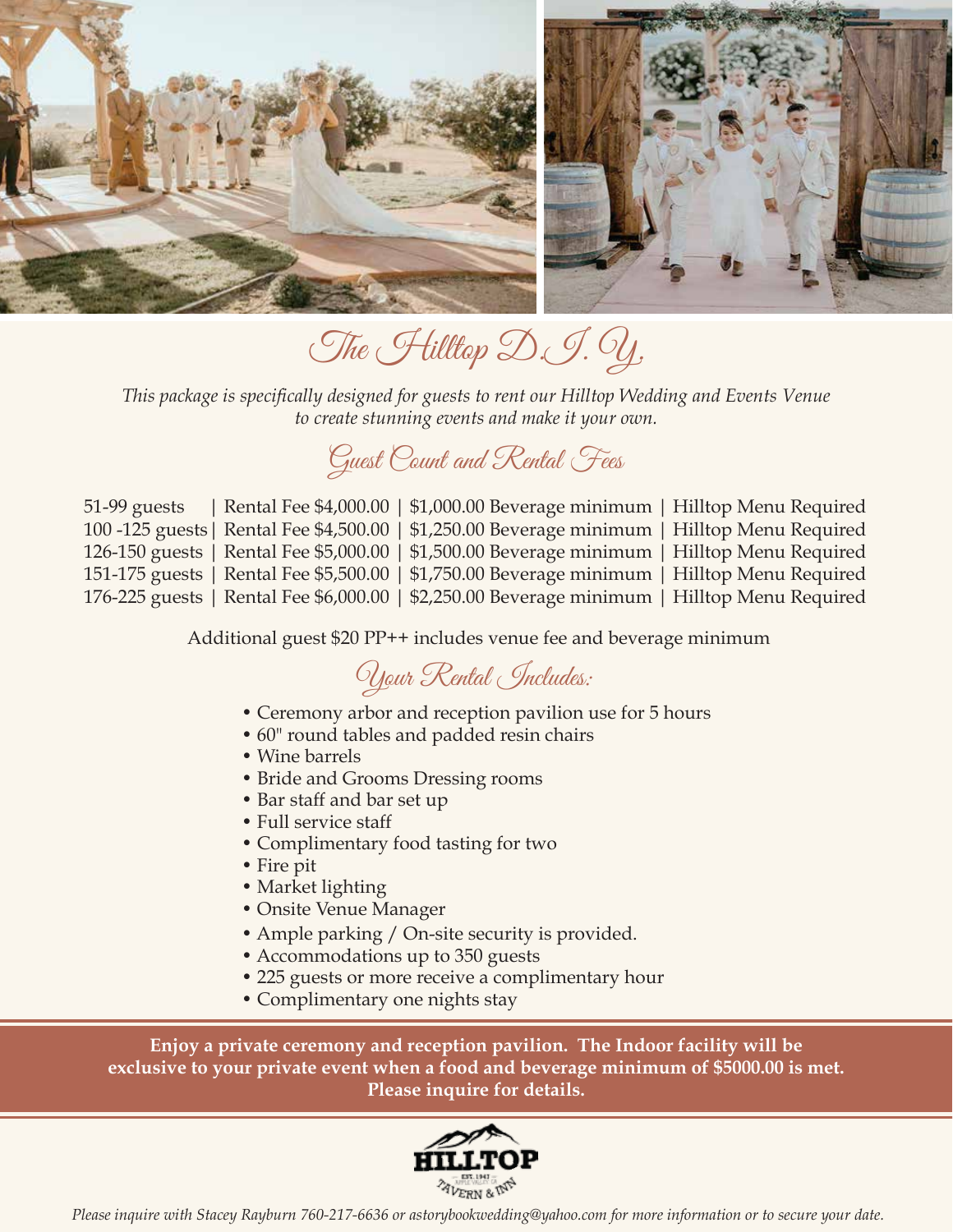

Intimate Romance

*(50 Guests or Less) \$11,999.00 plus 20% Service Charge and Tax.*

Package Includes;

- Ceremony arbor and reception pavillion for 5 hours of event time.
- Buffet and guest table linens and napkins
- Choice of Two appetizers
- Choice of The Rustic or Prospectors Menu
- Upgrade to The Ponderosa BBQ menu for \$7pp ++
- Unlimited drink station includes: choice of Iced tea or lemonade, water and coffee service
- Buffet style with dishware and glassware /Cake cutting service provided
- Unlimited domestic beer and wine bar for 2 hours.
- Champagne or cider toast
- Full serving staff and banquet manager
- On site day of wedding coordinator for rehearsal, ceremony and reception.
- Custom flower package with brides bouquet, bridesmaid bouquet, grooms boutonniere, groomsmen boutonniere, ceremony decor and 6 centerpieces.
- DJ and emcee for 5 hours
- Wedding officiant
- Tables and chairs
- Bride & Grooms Dressing Rooms
- Two nights stay for the bride and groom
- On-site security is provided.



*www.hilltoptavernandinn.com*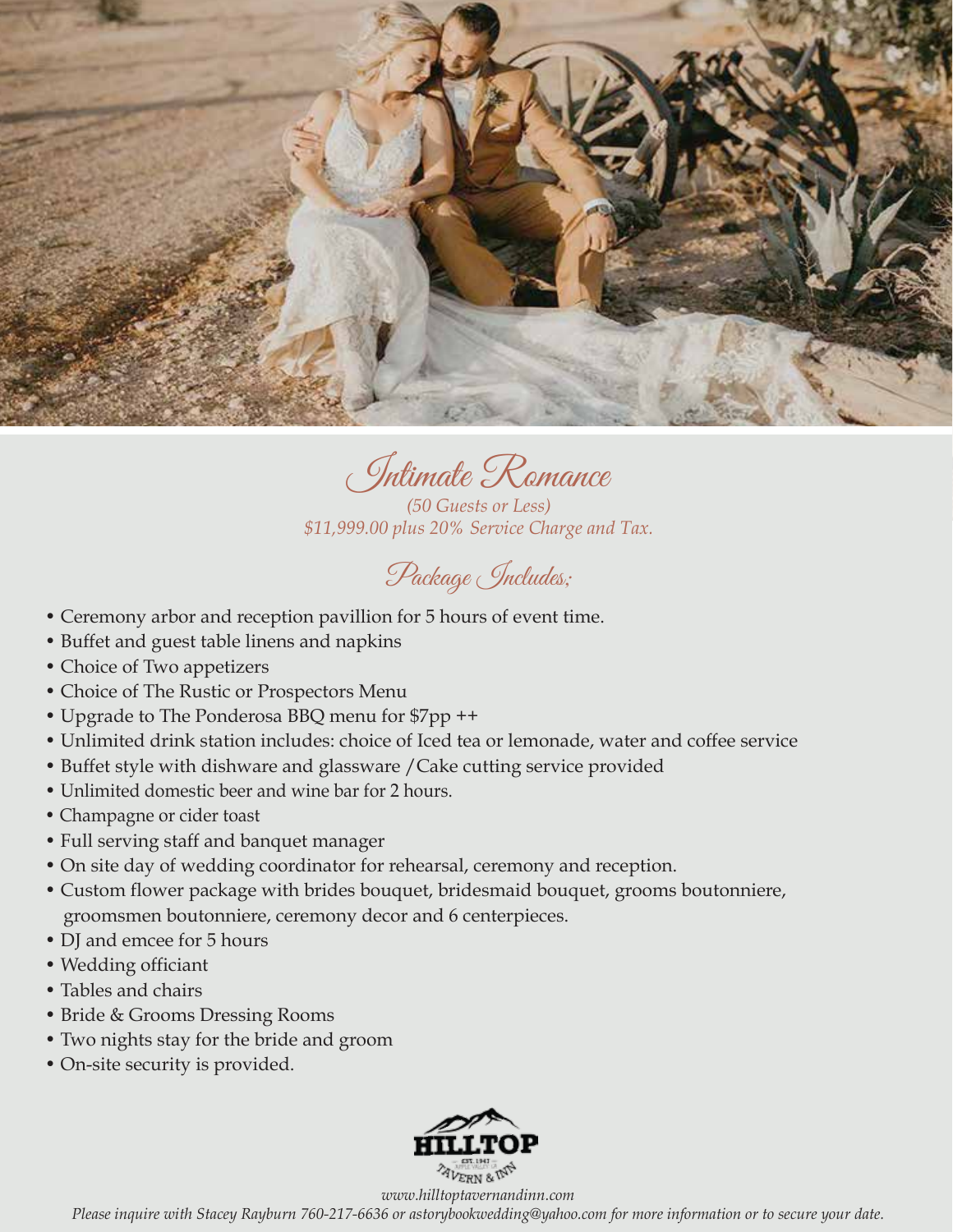

The Sunset Dream

*(75 guests or more) \$15,499.00 Plus 20% Service Charge and Tax.| Add \$110 pp ++ for guests over 75*

### Package Includes;

- Ceremony arbor and reception pavillion for 5 hours of event time.
- Buffet and guest table linens and napkins
- Choice of Two appetizers
- Choice of The Rustic or Prospectors Menu
- Upgrade to The Ponderosa BBQ menu for \$7pp ++
- Unlimited drink station includes: choice of Iced tea or lemonade, water and coffee service
- Buffet style with dishware and glassware /Cake cutting service provided
- Unlimited domestic beer and wine bar for 2 hours.
- Champagne or cider toast
- Full serving staff and banquet manager
- On site day of wedding coordinator for rehearsal, ceremony and reception.
- Custom flower package with brides bouquet, grooms boutonniere, 4 bridesmaid bouquets, 4 groomsmen boutonniere, ceremony decor and centerpieces.
- DJ and emcee for 5 hours
- Wedding officiant
- Tables and chairs
- Bride and grooms dressing rooms
- Two nights stay for the bride and groom.
- On-site security is provided.

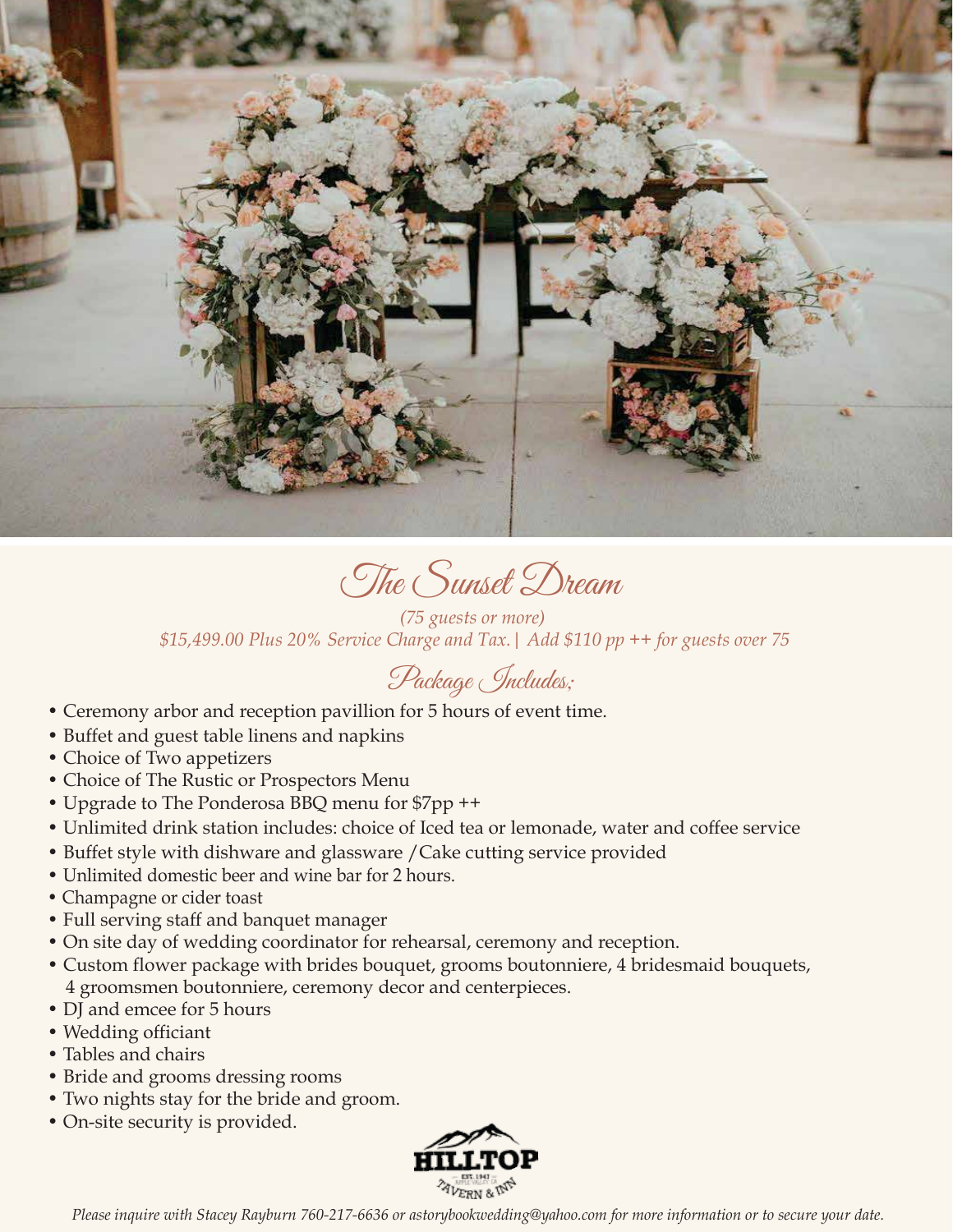

Ceremony Only

Ceremony only for up to 100 guests \$2,000.00 + 20% Service Charge (\$10 PP after 100 guests). Please inquire for more details.



- Smore's bar | \$4pp
- Cookie and Milk Bar | \$5pp
- Soft drink and coffee bar | \$3pp unlimited for 4 hours
- Additional time at \$1,000.00 per hour.
- Champagne toast | \$3.50pp
- Photo booth | \$499 for up to 4 hours
- Floral packages are available.
- Upgrade to linens, dishware, flatware and glassware | \$7pp
- \$7pp ++ PLATED w/real china and full service.
- Day of coordination | Starting at \$1,200.00 and up.

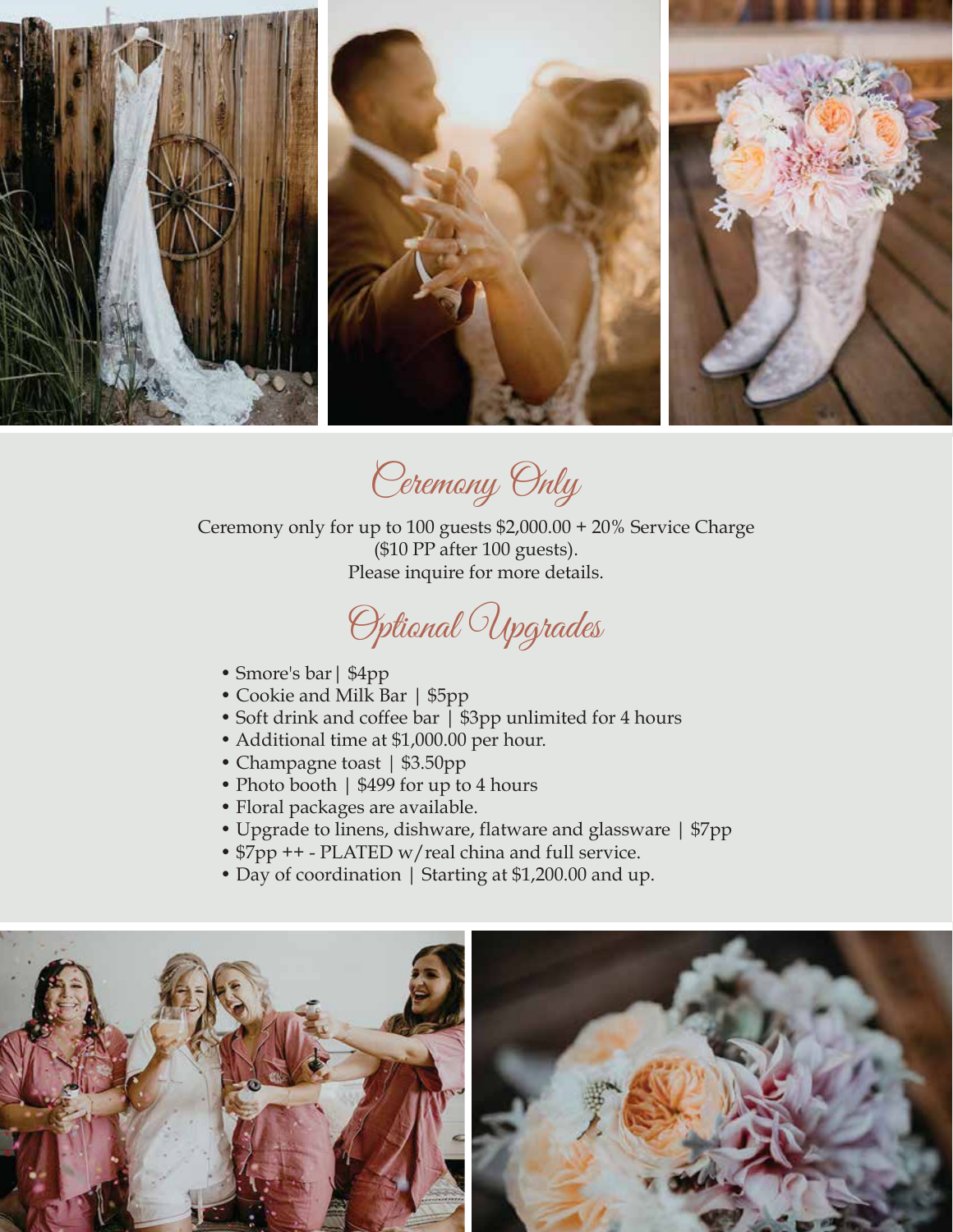Special Events Catering Menus Appetizer Options:

*(Minimum of 50 guests)*

- Roasted Tomato Bruschetta w/ Assorted Toast ... \$4.50pp
- Seasonal Fruit Platter ... \$5pp
- Signature Charcuterie Display ... \$8pp
- Domestic Cheese Display ... \$5pp
- Ranch Veggie Display ... \$4pp
- Classic Shrimp Cocktail ... \$5pp
- Coconut Shrimp w/ Sweet Chili Aioli ... \$5pp
- Hot Wings (choice of 2 Flavors) Buffalo/BBQ/Glazed/Dry Rub ... \$5pp
- Mini Corn Dogs with Chipotle Mustard ... \$4pp
- Mini Sliders... Burgers, Pulled Pork, or Fried Chicken. ... \$6pp
- Vegetable Spring Rolls w/ Sweet Chili Sauce ... \$4pp
- Carmelized Onion Bacon Stuffed Jalapeno Poppers ... \$5pp
- Sweet and Spicy Meatballs ... \$4pp
- Loaded Baked Potato bites ... \$5pp

#### *Each menu includes:*

 *serving staff, buffet set-up, water station, quality plastics and paper napkins wrapped around plastic silverware. Dinner is served buffet style in your choice of linen colors. All menus are subject to a 20% service charge and tax(++)..*





*www.hilltoptavernandinn.com*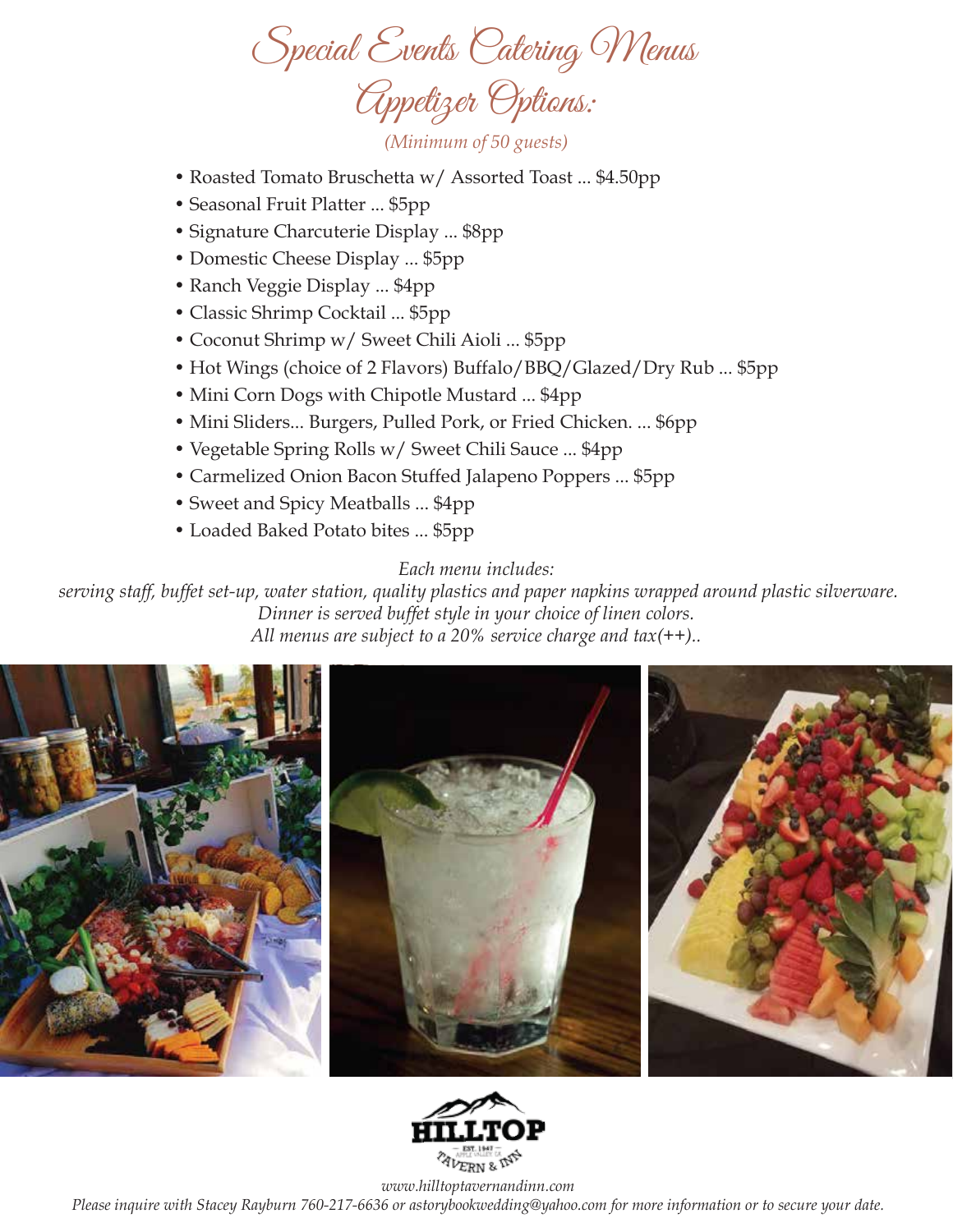

*\$22.95pp++ (A La Carte)*

Choice of One Entrée Selection:

- Mushroom Pepper Chopped Chicken
- House Glazed Whole Roasted Cut Chicken
- Creamy Vegetable Chicken Primavera
- Pesto Chicken Alfredo

Choice of Two Sides:

- Garlic Whipped Potatoes
- Herb and Garlic Roasted Red Potatoes
- Rice Pilaf
- Seasoned Cilantro Jasmine Rice
- Sauteed Green Beans
- Steamed Garlic Butter Broccoli

Choice of One Salad:

- Caesar Salad
- Garden Salad with two Dressings
- Seasonal Mixed Green salad with Berries
- Salad Caprese

*Served with housemade Parmesan Garlic Breadsticks and a choice of lemonade or iced tea.*

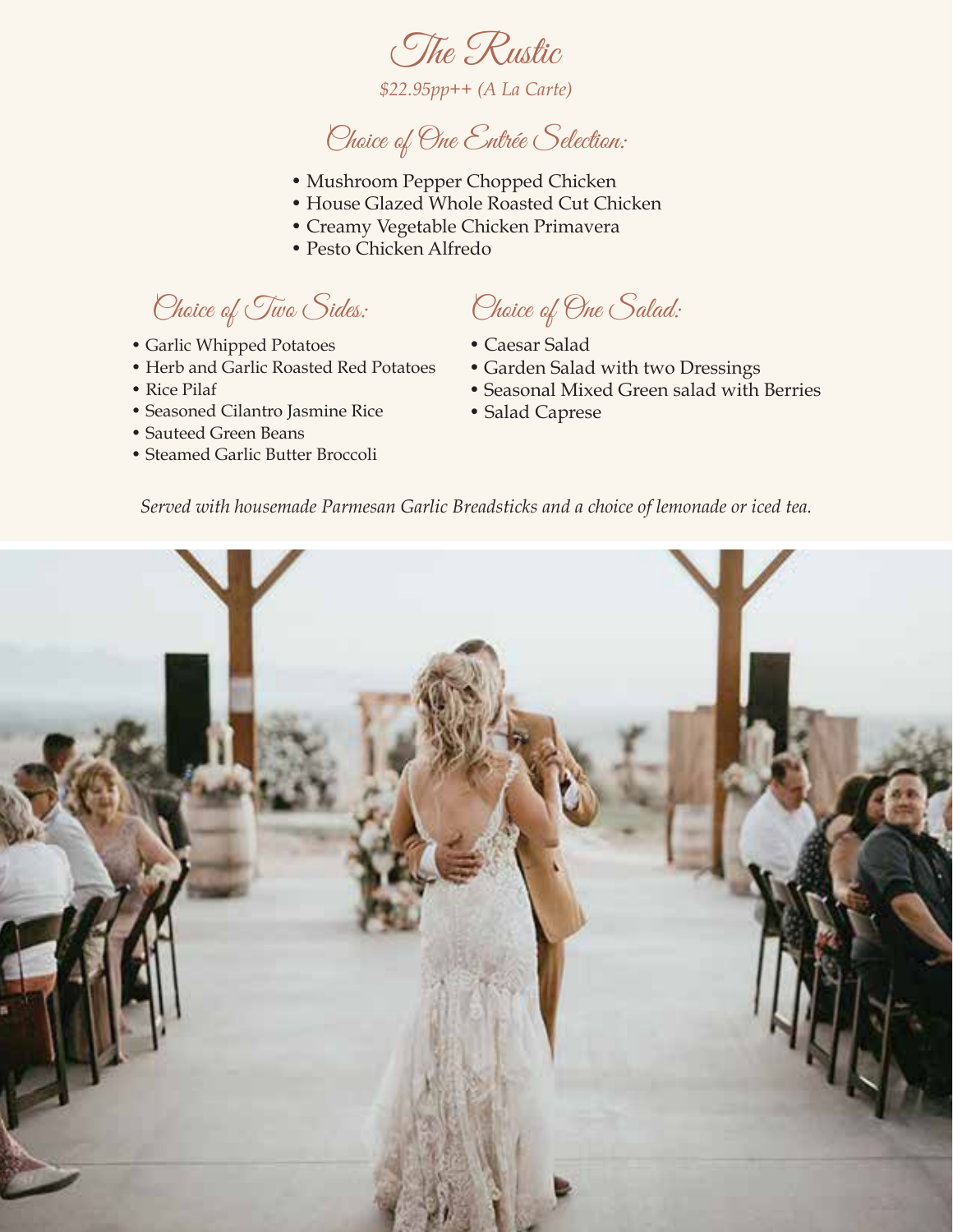

*\$25.95pp++ (A La Carte) | Additional Entreé \$5pp* 

Choice of One Entrée Selection:

- Citrus Herb Chicken
- Creamy Chicken Florentine
- Onion Bourbon Chicken
- Roasted Brisket with Herb Gravy
- Beef Tips and Mushrooms

Choice of Two Sides:

- Garlic Whipped Potatoes
- Garlic Roasted Red Potatoes
- Spiced Yellow Rice
- Mushroom Vegetable Pilaf
- Fancy Green Beans and Carrots
- Glazed Fancy Carrots
- Seasonal Mixed Vegetables
- Grilled Asparagus



- Classic Garden Salad
- House Field Greens Salad
- Seasonal Fruit and Baby Field Greens Salad
- House Spinach Salad with Sweet Glaze Vinaigrette
- Caprese Salad Stack

*Served with your choice of: assorted rolls, garlic bread, housemade biscuits or Jalapeno cheddar cornbread muffins with butter. Includes a choice of lemonade or iced tea.*

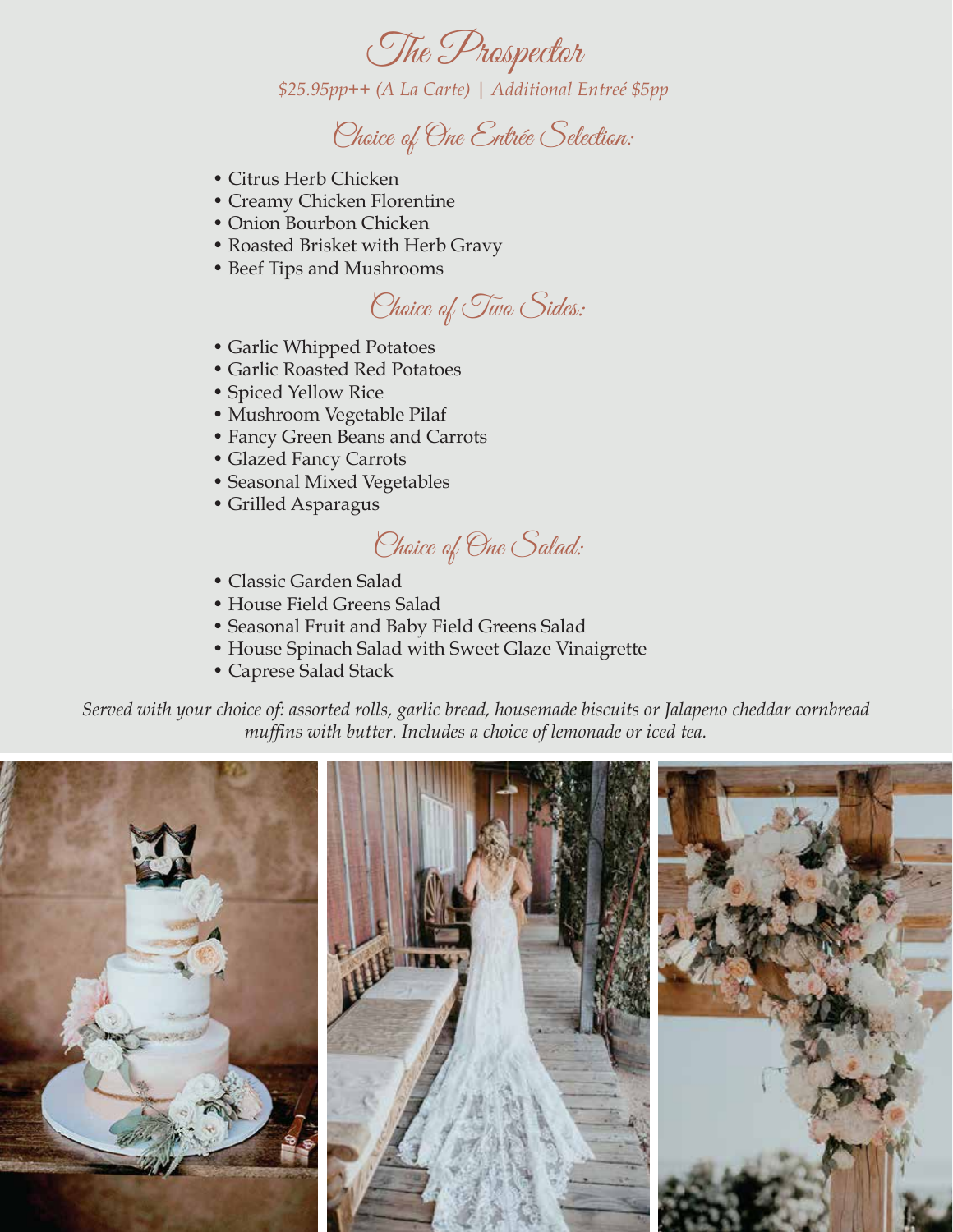The Panderosa BBC

*\$29.95pp++ (A La Carte)*

Choice of Two Entrée Selections:

- Ribs and Tips
- Smokey Hot Links
- House Pulled Pork
- Glazed Bacon Wrapped Pork Loin
- Marinated Tri Tip
- Smokey Beef Brisket Slices or Tips
- BBQ Chicken Mix (Boneless Skinless Breast and Thighs



- Spiced Baby Potato Poppers Ranchers Beans
- Garlic Whipped Potatoes Classic Mac n Cheese
- Chef's BBQ Baked Beans Southern Green Beans
- 
- 
- Grilled Mixed Vegetables
- Creamed Corn or Roasted Garlic Butter Cobbettes or Fried Corn Succotash
- Candied Yam Bake or Brown Sugar Butter Sweet Potatoes

Choice of Two Salads:

- Classic Garden Salad Classic Coleslaw
	-
- Sweet Broccoli Slaw Classic Potato Salad
- Deviled Egg Salad
- Creamy Tomato Cucumber Salad
- Seasonal Fruit and Baby Field Greens Salad

*Served with your choice of: assorted rolls, garlic bread, housemade biscuits or Jalapeno cheddar cornbread muffins with butter. Includes a choice of lemonade or iced tea.*





- 
-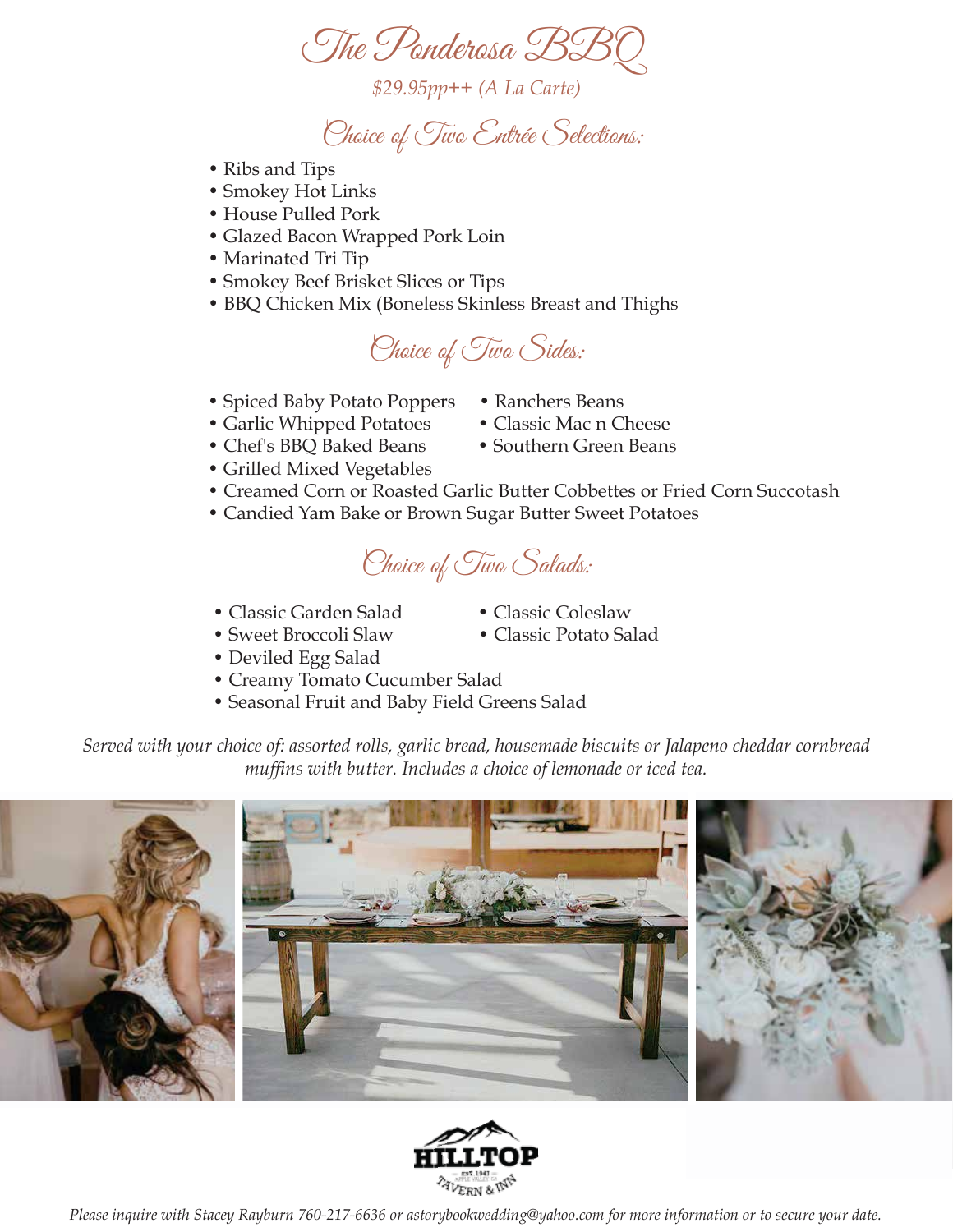

Choice of Two Entrée Selections:

- Stuffed Spinach Ricotta Chicken Piccata
- Beer Braised French Onion Chicken
- Chicken Sauvignon
- Grilled New York Strip with Chimichurri Sauce
- Sliced Herb Crusted Beef Filet with Mustard Bourbon Sauce
- Dill Crusted Salmon with Lemon Champagne Butter



- Garlic Whipped Potatoes
- Herb and Garlic Roasted Red Potatoes
- Wild Mushroom Pilaf
- Spice Grilled Asparagus
- French Garlic Green Beans
- Sauteed Broccolini
- Fancy Glazed Carrots
- Seasoned Grilled Zucchini Wedges

Choice of Two Salads:

- House Baby Field Greens
- Chef's Seasonal Greens with Fruit and House Vinaigrette
- Caprese Stack
- Spinach Bacon Candied Walnut and Fruit Salad with Sweet Vinaigrette

*Served with your choice of: assorted rolls, garlic bread, housemade biscuits or Jalapeno cheddar cornbread muffins with butter. Includes a choice of lemonade or iced tea.*